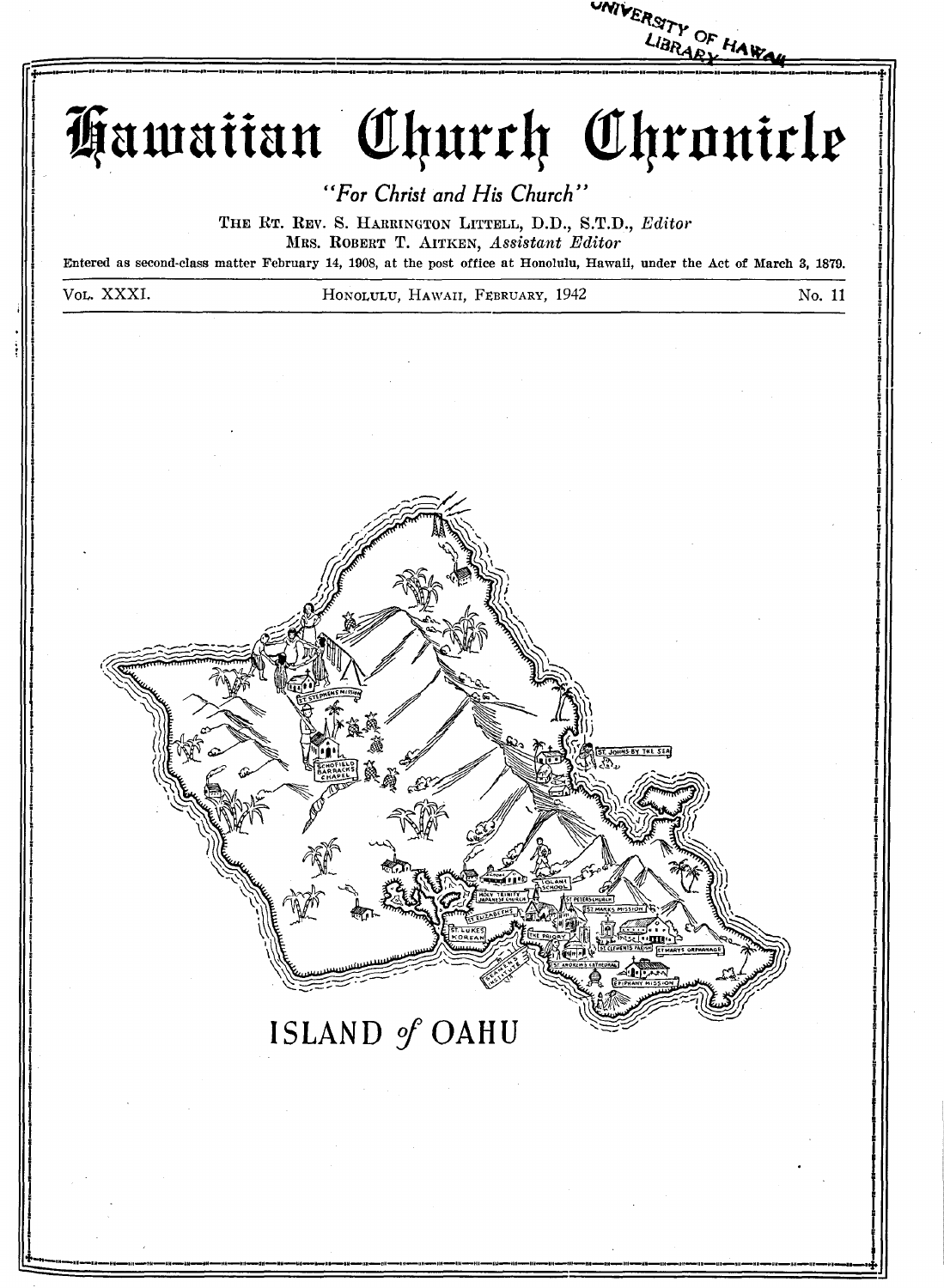### **Щ ашаііап Church Chronicle**

Successor to the Anglican Church Chronicle THE RT. REV. S. HARRINGTON LITTELL, D.D., S.T.D., *E ditor* MRS. ROBERT T. AITKEN, Assistant Editor

THE HAWAIIAN CHURCH CHRONICLE is<br>published once in each month. The subscription price<br>is One Dollar a year. Remittances, orders and other<br>business communications should be addressed to<br>T. J. Hollander, 222-B Queen Emma Squ

A dvertising rates made known upon application. Subscriptions will run until discontinued.

#### **C A L E N D A R**

February 1-Septuagesima Sunday February 2-Purification B. V. M. February 8-Sexagesima Sunday February 15—Quinquagesima Sunday February 18-Ash Wednesday February 22-1st Sunday in Lent February 24-S. Matthias February 25-Ember Day February 27—Ember Day February 28—Ember Day March 1-2nd Sunday in Lent March 8-3rd Sunday in Lent

#### **THE INCOMPARABLE CHRIST**

*"Though H e was rich, yet for your* sakes He became poor."-2 Corinthians 8:9.

In infancy He startled a King; in boyhood He puzzled the doctors; in manhood He walked upon the billows and hushed the sea to sleep. He healed the multitudes without medicine and made no charge for His services. He never wrote a book, yet all the libraries of the country could not hold the books that could be written about Him. He never wrote a song, yet He has furnished the theme of more songs than all song-writers combined. He never founded a college, yet all the schools together cannot boast of as many students as He has. Great men have come and gone, yet He lives on. Death could not destroy Him, the grave could not hold Him. He laid aside His purple robe for a peasant's gown. He was rich, yet for our sake He became poor. How poor? Ask Mary! Ask the Wise Men! He slept in another's manger. He cruised the lake in another's boat. He rode on another man's ass. He was buried in another man's tomb. All failed, but He never. The ever Perfect One, He is the Chief among ten thousand. He is altogether lovely.—*The Witness.* — By courtesy of *The Indian Christian.* Author unknown.

#### **THE SHINGLE HOSPITAL MANAGERS IN ANNUAL MEETING**

January 8th was the birthday of Robert W. Shingle, Jr., and the 11th anniversary of the Hospital on Molokai founded by his parents in his memory. Every year on that day, until this year, the Board of Managers has met at Hoolehua and\* has participated in an island-wide celebration of the hospital's service. War conditions, which seriously interrupted communication with the Hospital from Honolulu, made it impossible for the officers of the Board to travel to Molokai. The annual meeting therefore was held in Honolulu.

The events started with a memorial Celebration of the Holy Communion in the Cathedral with the Bishop as celebrant, and 20 persons attending, half of whom were members of the Shingle and Amalu families. The business meeting followed. The finances, although not completely in the clear, are in excellent condition, as are also the buildings and grounds.

The report of Mrs. Shaw's steady return to her usual good state of health, after her serious operation, was received with deep thankfulness. The hospital increases in essential health service and effectiveness to the larger part of the

island of Molokai. The staff has carried on faithfully through the serious illness of two of the registered nurses, and under the limitations of restrictions in certain needed food supplies.

Festivities were not lacking, for after the meeting the Managers and their families, to the number of 16, were entertained at a lavish luncheon at the home of Mr. and Mrs. Walter R. Coombs. At the Hospital itself, the usual Open House for the island communities naturally could not be held, but the day was suitably observed within the grounds of this growing medical center.  $\overline{\phantom{a}}$ 

#### **BISHOP WILNER ORDAINS IGOROT PRIESTS IN THE PHILIPPINES**

Two services of historic significance have been held in Sagada and Bontoc, when the Rt. Rev. Robert F. Wilner, Suffragan Bishop, ordained three deacons, the Reverends Raymond Abbitt, Edward Longid and Albert Masferre, to the Sacred Priesthood. The services marked the first time that any Igorots have reached the dignity of the priesthood. Both Messrs. Longid and Masferre .have been trained for their new responsibilities over a long period of time, having served as student catechists, graduate catechists, and finally deacons for more than ten years.



ORIGINAL CUT OF THE TITLE-PAGE OF THE GOSPEL ACCORDING TO ST. LUKE, as translated into the Hawaiian Language and printed in 1827 by early New England Missionaries.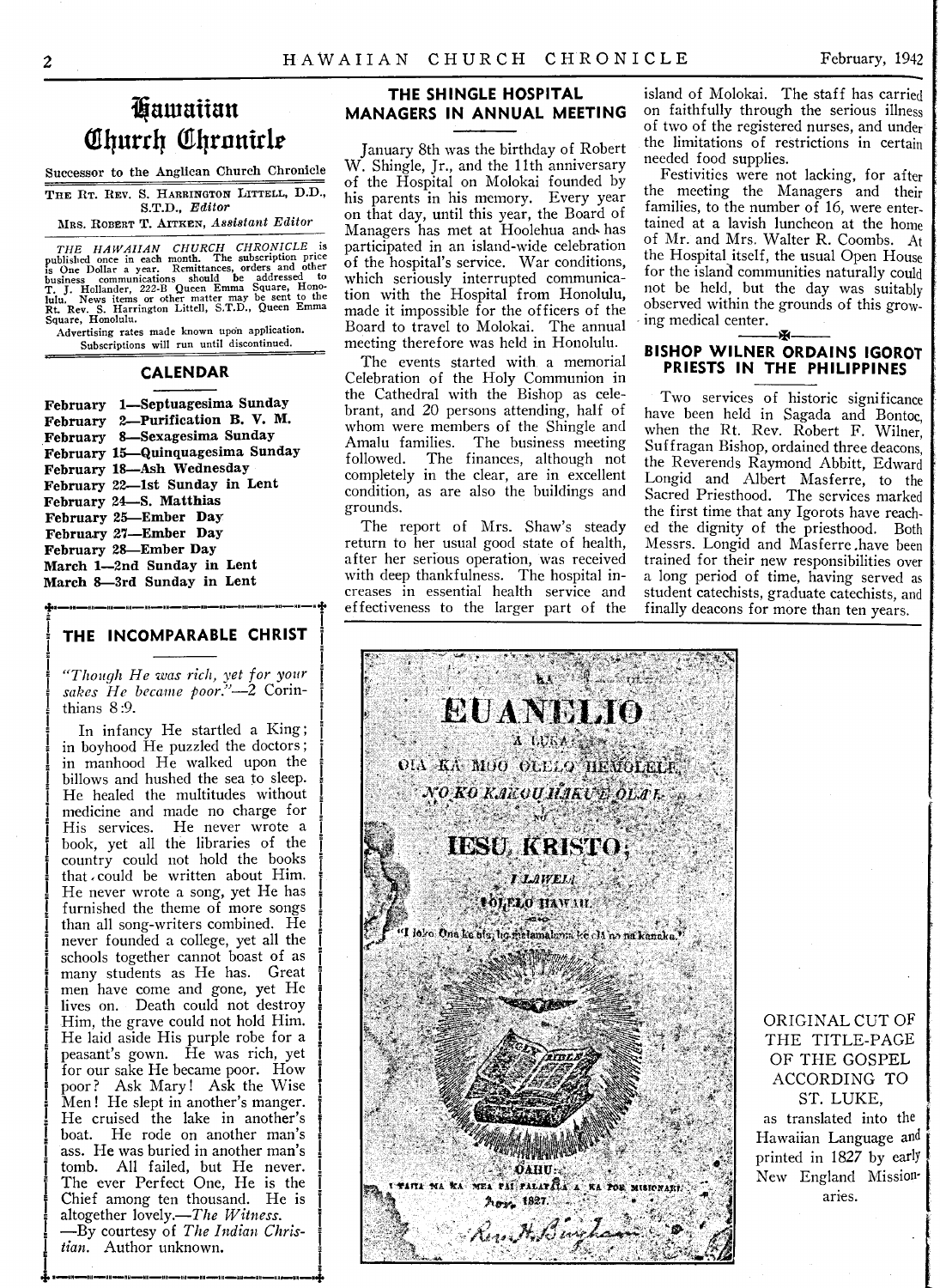# Hawaiian Church Chronicle

Devoted to the interests of the Missionary District of Honolulu

VOL. XXXI.

HONOLULU, HAWAII, FEBRUARY, 1942

No. 11

### An Open Letten To Lieutenant Genenal Delos C. Emmons, Military Governor of Hawaii

Last month we published a splendid Open Letter which the Commanding General of the United States Army in Hawaii, General Emmons, issued to the people of the Territory.

On January 15th, the Bishop sent to the Military Governor the following communication:

#### "Dear Gen. Emmons:

The cooperation of civilian communities in the Territory with the Army is a cause of real gratification to us all. That the seriousness of the situation is realized is evident by the excellent standard of morale which obtains here. That the two elements, namely civilian and military with naval, are joined in war operations in general, and in defense in particular, is obvious and necessary. Both are essential, and we civilians have our place of great importance in the partnership.

However, for all practical purposes Hawaii is a military fortress. The civilian and military elements of our population are closely, I might say inseparably, intertwined. There are military posts within the city limits as well as within close reach of Honolulu. Therefore it seems to me that regulations which affect army and navy personnel cannot be different from those which affect civilians in certain vital respects.

I select for special mention the ban on the sale of alcoholic liquors. You yourself, if press notices are correct, have stated publicly that General Short's action prohibiting such sale was wise. That conditions and reasons which led to such action on the Commanding General's part a month ago still hold with equal validity, seems to me as a civilian, convincing. That the enactment of the ban has been effective cannot be gainsaid.

#### "AN ALL-TIME LOW" IN MISDEMEANORS

The press reported from your conference with pressmen last week, that you commended the fact that only two arrests for drunkenness had been made during the weekend. The Police Department reported that only one such arrest was made on New Year's Eve. Such a record is amazing, and I wonder whether such has been recorded in recent years in any community of our size. We are told that the number of persons apprehended for misdemeanors during the month of December was an "all-time low" in Honolulu. That is a matter of congratulation not only to the community for its cooperation, but particularly to the Commanding General of the Army who, when declaring and maintaining martial law in this military outpost of the country, included the complete ban on the sale of all alcoholic liquors.

#### CIVILIANS LIVING WITHIN A FORTRESS

Every reason seems weighty now for continuing the effective success of this war-time measure. While there seems to be some attempt in Congress to prohibit the sale of liquor near military posts, and while other parts of the world where we and our Allies are fighting or defending, may allow a limited sale of liquor, I can not see that any action or failure to act on their part in regard to even a restricted or modified sale of liquor has very much to do with our own local situation in Hawaii. WE ARE IN ACTUAL FACT A MILITARY FORTRESS, and even the civilian element here, which is essential, is too close to the men who defend us on land, on sea, and in the air to make special concessions to us civilians in regard to the sale of liquor without inevitable effects upon the fighting forces.

The continuance of our high morale in this crisis hangs in no small degree upon the continuance of this ban under martial law.

Respectfully and very sincerely,

S. HARRINGTON LITTELL, Bishop of Honolulu."

#### ONE EFFECT OF DECEMBER 7, 1941

This is how December 7th affected our local government. Before that day, we were a civil community, governing ourselves in the normal procedure. Included within the city limits of Honolulu were four army posts, with Pearl Harbor, Schofield Barracks, and a number of other army posts not far away, on Oahu. Immediately after that, the whole island became a military fortress, and we civilians are now living within that fortress, and are under the authority of the Military Governor, Gen. Emmons.

In Honolulu, the civilian and military elements are so interrelated that they cannot be considered as separate elements which require difference in treatment, in so far as common interests and defense are concerned. Nevertheless, a powerful organized campaign on the part of the liquor interests, and of other residents who seek the relaxation of the stringent ban against the sale of alcoholic beverages, has become active, even to carrying full page paid advertisements in half a dozen issues of our local papers. It is the only group of all the business activities which is thus seeking special privileges. Our automotive industry, which is far more essential to the normal life of the community, including the hundreds of service and gasoline stations (practically out of business at the present time), have not protested the government's action in "interfering" with their business. Nor have they organized to apply for "special consideration" of their obvious difficulties.

We stand firmly behind the position stated in an admirable editorial of January 21st in the Honolulu Star-Bulletin, which we quote in full:

#### "HIS RESPONSIBILITY

"Amid all the arguments pro and con about easing the wartime prohibition ban, facts that must never be lost sight of nor subordinated are these:

1. Under the martial law proclamation and for purposes of meeting a dire emergency, the military governor is in charge of business as well as of more strictly defense matters.

2. On him rests, with stark finality, the ultimate responsibility for the safety and security of Hawaii insofar as that safety and security can be promoted and maintained by internal measures and conduct.

3. This is a responsibility not alone to the people of Hawaii but to the people of the United States. His is the duty of maintaining in Hawaii an order, an atmosphere and a spirit which most effectively conduce to the defense of Hawaii, and, in greater scope, to the defense of the nation's Pacific coast.

The interest of no single group, class or element can be considered paramount to or equal with the interest of the people as a whole and the welfare of the territory as a whole.

5. Carrying such a responsibility, it must be accepted as the province of the military governor to make his decision, in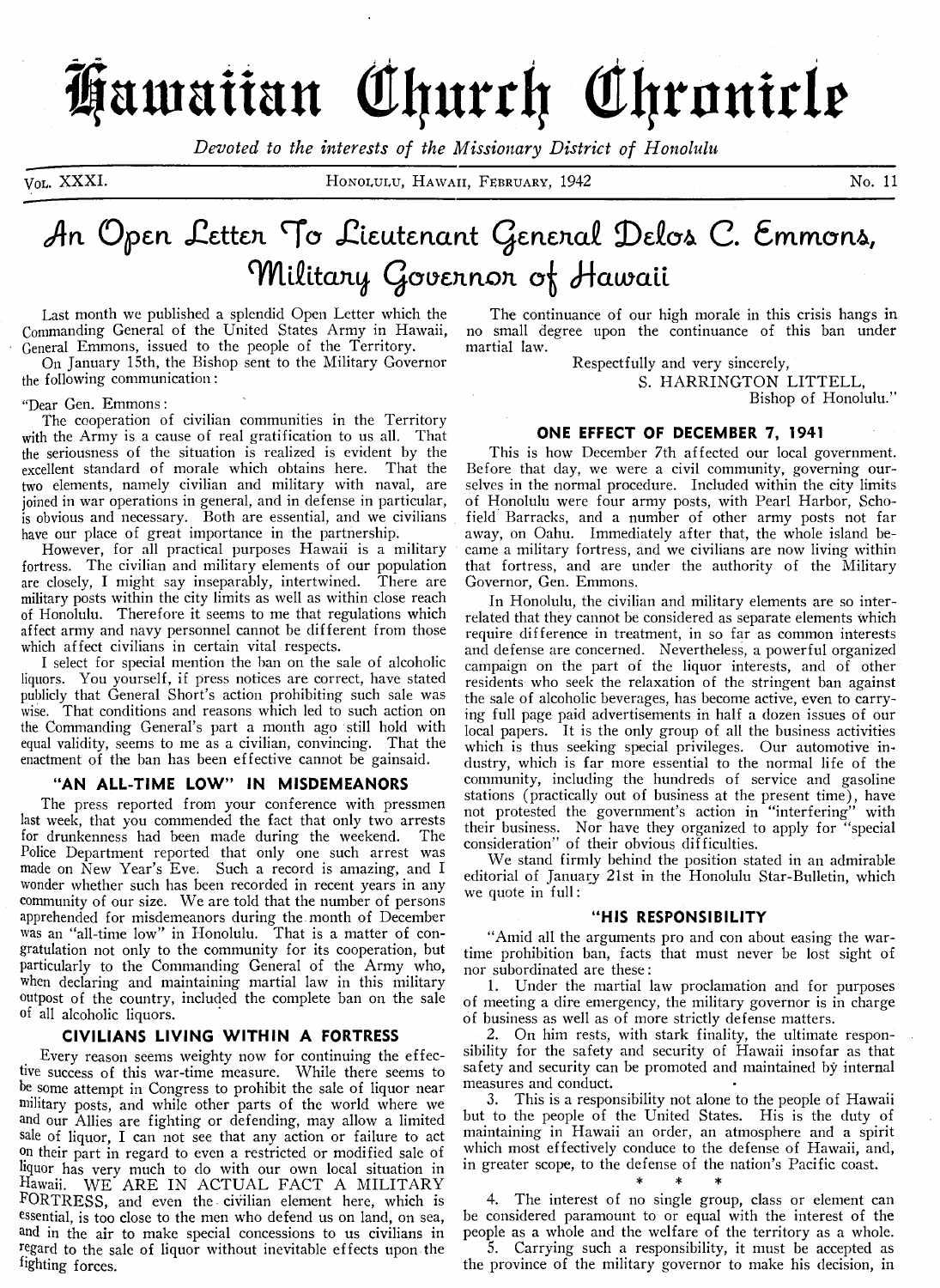this as in other questions of public conduct, with regard first to the necessities of territorial and national defense.

6. The military governor is a man who has been designated by the national authority to command this military district; and, as such commanding officer, to assume and discharge the responsibilities of military governor under the terms of the martial law proclamation.

7. The circumstances of his appointment, and his own personal record are such as to qualify him as a person in whom the people of Hawaii may have confidence. His judgment in this and in other matters will be based on considerations of civilian morale as well as on considerations of military desirability and necessity.

8. His decision as to whether or not the prohibition regulations will be modified will be taken and must be taken primarily from the standpoint of the effect on this imperative matter of defense. He must be satisfied that modification of the present regulations will definitely contribute to defense.

In these circumstances, it seems to us that the decision can safely be left to the good judgment of the military governor."  $\cdot$  -  $\cdot$ 

\* \* \*

#### **IOLANI SCHOOL INCORPORATED**

The Bishop, who is Warden of Iolani School, announces the granting of a charter to Iolani by the proper territorial authorities. Under date of January 20th, 1942, Norman D. Godbold, Jr., territorial treasurer, sent the documents to the legal adviser of the school, J. Russell Cades, of the law firm of Smith, Wild, Beebe, and Cades. Before presentation, the proposed charter and by-laws were officially approved by the National Council of the Episcopal Church in New York. The local Board of Governors is composed of the following:

The Bishop, President; The Rev. Kenneth A. Bray, Vice-President; Benjamin F. Dillingham, Secretary; George M. Collins, Treasurer; The Rev. Albert H. Stone, headmaster; George P. Denison, Dr. John K. Kahaleanu, Dr. James A. Morgan, Gregg M. Sinclair, Hugh C. Tennent, Rolla K. Thomas, Dr. Paul Withington, John Mason Young. ^ \_\_\_\_\_

#### **PASTOR FIREMEN'S CHAPLAIN**

Port Chester, N. Y.-The Rev. Lewis R. Howell, rector of St. Peter's Church, Port Chester, serves as chaplain for all the volunteer fire companies in the community. There are seven companies, and the chaplain turns out for all two-alarm fires in which there may be danger of loss of life or serious injury. In addition he visits the fire houses, takes part in the companies' annual dinners, makes speeches and conducts funeral services for deceased firemen.

#### WHAT MR. GUY J. SWOPE SAYS

The Director of the Division of Territory and Insular Affairs of the Department of the Interior, Guy J. Swope, has been visiting Hawaii. On January 20th, he spoke at a meeting of the Junior Chamber of Commerce of Honolulu, and stated that an early approach to normal life and conditions in Hawaii is unlikely. In fact, this is what he says: "It is, most emphatically, wishful thinking to expect an approach to normal conditions any time within the near future. This community is now experiencing a change which came literally as a 'bolt from the sky.' Since December 7, 1941, our normal way of life has been changed in practically all of its varied aspects.

"It is then right and proper that we use all our brains, resources and ingenuity to discover how we can best and most quickly adjust ourselves to these new circumstances. And I might add that it is just as right and proper that we should, in the American way, discover what factors in these new circumstances may be adapted and eased so as to interfere least with our normal customs and habits. In the American way, through operation of the law of the land, we have placed ourselves under military law. The reasons for such a course are obvious to everyone."

The Honolulu Star-Bulletin, from which we are quoting, adds the following comment: "He (Mr. Swope) emphasized

that Hawaii is definitely in the war zone, and in such circumstances there can be but one objective, military defense and protection of the area, since with failure there, all personal rights and conveniences would 'go by the board.'"

#### Ж------- **OUR COVER PICTURE**

The world's attention has been focussed on the Island of Oahu. The picture we present on our front page shows clearly where most of the centers of our Church work on the island are located. The picture was made befor December 7th, 1941.

On the lower side is seen the Seamen's Church Institute which borders on Honolulu Harbor, just above the sign. Pearl Harbor is at the left, several miles from the city of Honolulu.

 $\overline{\mathbf{M}}$ 

If I from my spy-hole, looking with purblind eyes upon a least part of a fraction of the universe, yet perceive in my own destiny some broken evidences of a plan, and some signals of an overruling goodness; shall I then be so mad as to complain that all cannot be deciphered ? Shall I not rather wonder, with infinite and grateful surprise, that in so vast a scheme I seem to have been able to read, however little, and that little was encouraging to faith ?

*— Robert Louis Stevenson.*

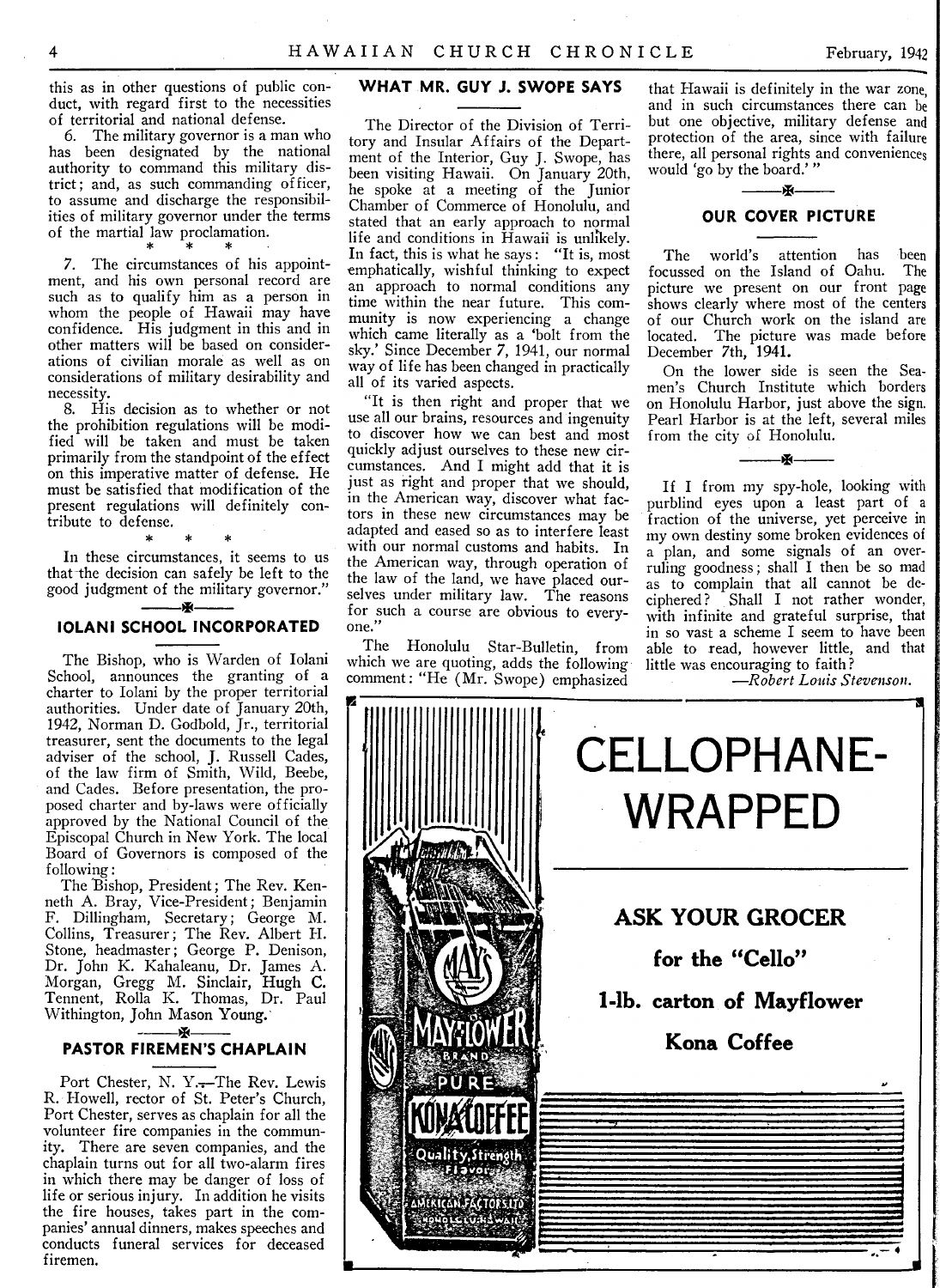## Here and There In The Diocese

#### **Convocation**

Plans are proceeding for the meeting of the 40th Annual Convocation of this Missionary District. The dates are Saturday .February 7th and Sunday, February 8th. The Woman's Auxiliary meet on Monday, the 9th. Of course all plans for the meetings are being curtailed and simplified so far as possible, and are subject to any changes which the uncertainties of the time may require. A fair proportion of the clergy and delegates 'from outside Islands is expected. There seems every reason to expect a Convocation which not only will carry on the necessary routine business of the Church in Hawaii, but also will prove of inspiration and mutual fellowship.

#### **Our Missionary Quota Paid in Full**

It is a cause for gratification that, in spite of the unavoidable disruptions in the routine life in Hawaii, the treasurer, Mr. T. J. Hollander, reports that the full sum of \$4,000 for the general missionary work of the Church has been paid. This amount is the voluntary contribution made by our Convocation to the National Council of the Church, and is used for missions in the widespread work of the Church both at home and abroad.

#### **A** Good Start

This letter to the Bishop was received on January 15th, and is an indication of careful training on the part of a good Christian mother:

"My son, ................, is 16 years old and has just started working on a defense project. He got paid for two days (which is the first money he has ever earned), so dear Bishop I am enclosing two dollars which he wants me to send in to our Church as a little offering.'

#### In Memory of Bertha Louise Glade

Miss Von Holt reports that in memory of her sister, Mrs. Bertha Louise Glade, a contribution to "The Bishop's Bed Fund" of St. Luke's Hospital, San Francisco, has been made by Rev. A. Ronald Меггіх and his daughter Paula. Mr. Merrix is the rector of S. Paul's Church, Oakland, California, of which Mrs. Glade was a devoted member.

**Bequests to the Church in Honolulu** By the will of Miss H. Ethelwyn A. Castle, whose death occurred in Honolulu

**NUUANU FUNERAL PARLORS, Ltd.** David Y. Akana, Prop. 1374 Nuuanu Avenue, near Vineyard St. Morticians and Funeral Directors DAY AND NIGHT PHONE 2494

on November 2, 1940, three bequests have been given and gratefully received. The first is to St. Andrew's Priory School for Girls, a sum of \$500 for the Mary Tenney Castle Memorial Endowment; the second is to the Board of Directors of the Missionary District for the maintenance and endowment of St. Andrew's Cathedral, \$1,000; and the third is to St. Andrew's Cathedral Parish for the Endowment Fund of the Parish Memorial Sunday School building, \$2,000.

#### From Banff, Canada

The Rev. H. Tully Montgomery, rector of St. George's, Banff, writes in this pleasing fashion:

"I sincerely appreciate receiving the Hawaiian Church Chronicle every month, and read it with interest. You are generous in the space given to news of our English and Canadian Churches. I recall your cut of our primate, and also the article on Bishop Fleming's work in the Arctic. As chairman of our Diocesan Board of Religious Education, I am on an Inter-church Committee which is endeavoring to get some Religious Education in the day schools of the province of<br>Alberta. We meet in Edmonton on We meet in Edmonton on Tuesday, and I am taking along a dipping from your Chronicle (November)— Bishop Gooden on "Religious Teaching in Schools Called Crime Preventive."

#### Why "Peaceful" in War-Time, **This Christmas**

Mrs. Gwendoline Shaw, superintendent of the Shingle Memorial Hospital, at Hoolehua, Molokai, writing just after Christmas, says:

"This is the first *peaceful* Christmas I've had here. No untoward accidents or dreadful things, as I have had on every single other Christmas since I have been here. Last year we had that terrible accident, with a number injured, and then at  $8$  p. m. Mrs.  $P \ldots s'$  house almost burned down 1 The year before an autopsy and so on. This is the *very first.* It

**Sanford Optical Co.** A. M. GLOVER, Optometrist 206 Boston Building Fort Street Honolulu, Т. H. Island Orders Promptly Attended To

a

seems odd that when we are at war I should have the most peaceful Christmas in five years. The lack of alcoholic drink accounts- for it—as alcohol was at the bottom of every other Christmas tragedy."

#### **News from Our Church Army Captains in England**

Capt. Denis Smith, who completed five years of service with Archdeacon Walker at Kohala on Hawaii, w rites:

"Hawaii is constantly in my thoughts, especially now. . . . By arrangement with the Rev. Stanley C. Joad, warden of the Brotherhood of St. Paul at Barton, Richmond, Yorkshire, I expect definitely to commence training on February 2nd in order to prepare for the Sacred Ministry, and a return to the Honolulu diocese."

And Capt. Harold Smith, formerly of Eleele, Kauai, writes from the Church Army Headquarters in London:

"For the last month I have been assisting the Senior Chaplain at Colchester Barracks, but soon shall be going into parish Work as I feel this to be the greatest need at this time.

"I want to thank you once again for all your many kindnesses to me during my five-and-a-half years in Hawaii. I shall always be thankful for that valuable experience and opportunity of service with you. I enjoyed every moment of it. I have received several letters from Eleele lately, and I am glad and thankful to find that the Rev. and Mrs. Baker are carrying on so very well, and that people, particularly the young folks, are still continuing to respond under their wise leadership. . . .

The patience of people under all the



**DELIGHTFUL**

Verichrome Film



**EASTMAN KODAK STORES** KAPIOLANI BOULEVARD AND ON THE BEACH AT WAIKIKI-2312 KALAKAUA AVE.

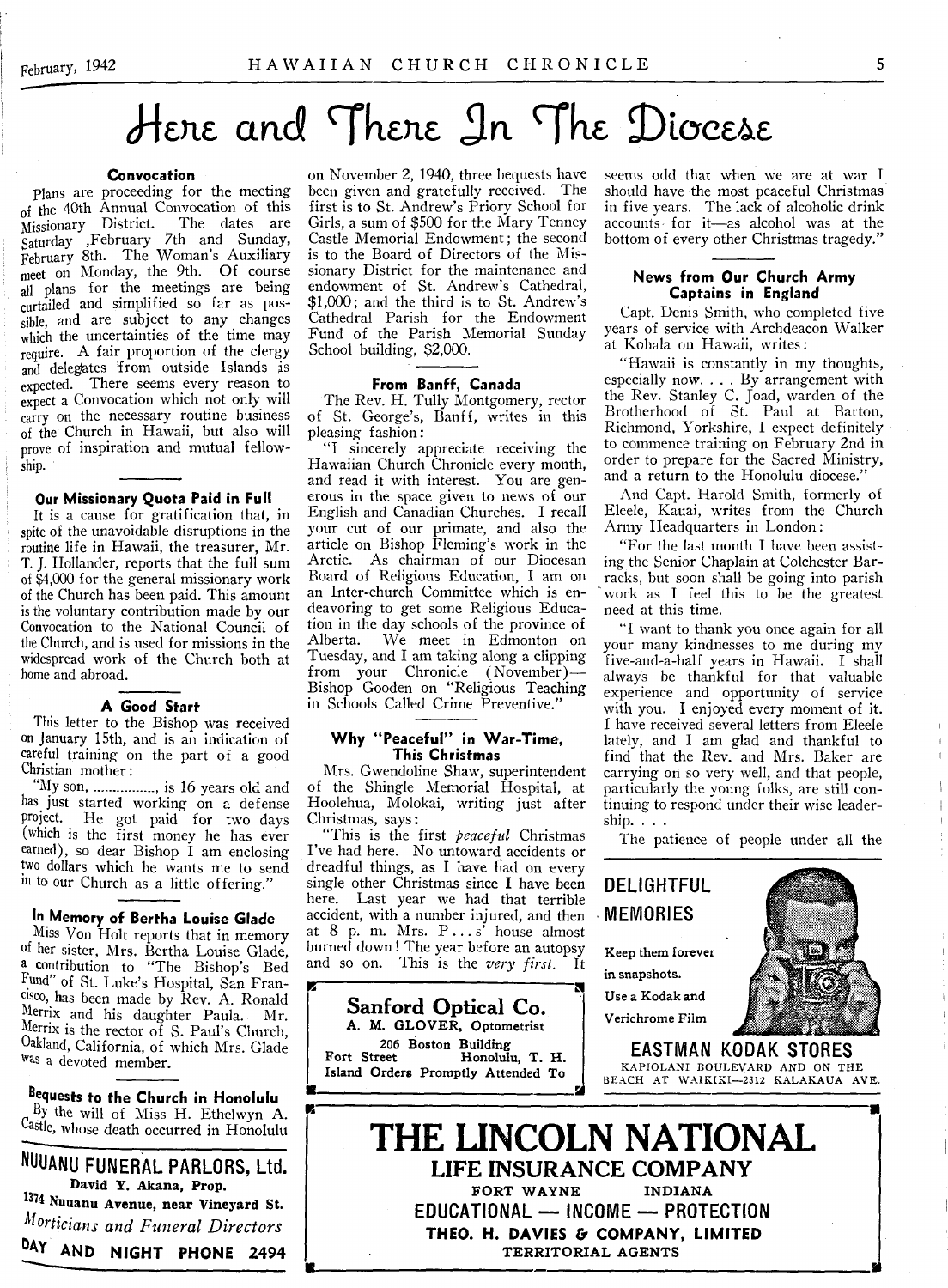difficulties and dangers of life during this time of total war is amazing."

#### **War-time Activities of Clergy**

The Rev. Kenneth O. Miller writes that after standing guard on day and night shifts along the road for the first three days of the war, he was put in charge of "an important armed night guard and had to appear at every change of guard during the night hours as well as stand guard for one shift myself" until December 20th. A week later he was appointed South Kona representative for gasoline administration, and has continued in this position ever since. Archdeacon Willey on Kauai has exacting duties over a large area in East Kauai. The Rev. J. Thurlow Baker is in charge of the Morale Department of McBryde Plantation, and also of the Boy Scout air-raid wardens of Eleele. Many of our other clergy are participating. These are times when the resourcefulness of our clergy and the people generally on all the Islands are needed and cheerfully given.

#### **A Gift of Additional Land for** St. John's-by-the-Sea, Kahaluu

Through the generosity of two keen Church women who prefer to remain anonymous, one a former resident of the Islands now living in Canada and the other a local Churchwoman, a lot close by the present property of the Mission has been deeded to the Church, for St. John'sby-the-Sea. The lot is approximately 12,000 square feet in size, and is well suited as the location for a cottage for a missionary worker in the future, and also for other uses for Church extension in that growing neighborhood. Meantime, there is the possibility of using the ground, after it has been properly cleared, for neighborhood gardens to be worked by the people of the Mission. The Church is indeed grateful for this far-sighted action which has secured additional ground in a section where available land has already been almost entirely taken up.

#### **Congratulations to Sea Scout Troop 98** of the Cathedral

Scoutmaster Richard Blomfield's annual report of Scout activities in the Cathedral parish dwells particularly upon the honor bestowed by the highest Scout authorities upon the Sea Scout Ship Iwa,



the flagship of the Honolulu Council. The Iwa has been made a member of the National Flagship Fleet, which is limited to 12 memberships only throughout the country. This reflects great credit on the Ship and its Scoutmaster and on Troop 98.

#### **THE GALLUP POLL ON RELIGION**

From "The Witness", Dec. 11th There is general interest in Church circles in the recent Gallup Poll on religion. In answer to the question, "Have you noticed an increase in interest in your community since the War began?" fifty-seven per cent answered "No" ; thirty-one per cent, "Yes" ; and twelve per cent were uncertain. We are surprised that the result is as encouraging as it seems to be. Those of us who try to keep our hands upon the pulse of the religious life of our country recognize that there are thousands of people nominally connected with the Christian Church in America who apparently worship no God at all. In the Episcopal Church there are hosts of names on parish registers of individuals whose membership is kept in their parish churches largely for the formality of family baptisms, weddings, and funerals. How many people are there in the average parish who have a real sense of obligation to the Church and that which it represents? Not in many parishes is there an average attendance of fifty per cent of the parish communicant list. And within the Church itself there are a great many thoroughly conservative people who are terribly concerned lest traditionalism be disturbed and the old ways altered. They are the people who have no vision of the responsibility of the whole Church for the need of the whole world. They closed their minds about twenty-five years ago and have only the faintest ideas of the destructive forces outside their pleasant churches. If religion is going to mean anything, it must cease to be a pleasant ritual and become disturbing enough to force decisions for action towards making a decent world in which people can live.

**SAM CHING TIRE SHOP** OFFICE PHONE 2265 PHILIP AND SAM 245 N. Queen Street and Iwilei Road Opposite New Market **Expert Vulcanizing & Tire Repairing**

#### **BISHOP GIVES AXES TO MEN. WHO BUILT WYOMING CHURCH**

Bondurant, Wyoming—At the dedication of a new Episcopal church, St, Hubert's, in the Hoback basin, Wyoming, each man who shared in building the  $\log$ structure was presented with a doublebitted axe, inscribed in Bishop Winfred H. Ziegler's handwriting with wood-burning stylus, "To a builder of St. Hubert's Church."

At the service attended by Governor Nels H. Smith of Wyoming, who rode with Bishop Ziegler in a stagecoach from the Triangle Ranch a mile away, escorted by 75 dude-ranch vacationists, eight children were baptized, one woman confirmed, and a stained glass window was blessed. The offering was received by ranchers wearing six-shooters at their belts, and using ten-gallon hats as alms basins. The celebration closed with the barbecue of a whole steer.

 $\mathbf{x}$ 

Life has taught me to love her with all the zest of a game in which I am permitted to play. Today, at well over seventy years, I am just as keen for life as ever I was. I have always believed that life is eternal, for my conscious spirit so ardently hoped it, and such a universal, instinctive desire in normal life cannot be doomed to disappointment. When his friends asked Socrates, about to drink the lethal draught, where they should bury him, he replied: "Anywhere you like, if you can catch me." In the words of the late Sir William Osier, "I would rather be wrong with Socrates than right with Plato*."— Sir W infred T. Grenfell.*

CITY TRANSFER COMPANY LIMITED **Baggage, Furniture and Piano Moving-Shipping-Storage Fumigating**

Agents All Over the World

TELEPHONES 1281-3579 702 Fort Street, Pier Eleven Honolulu, Т. H.

*-*



IS ---------------------------------------------------- \_ J |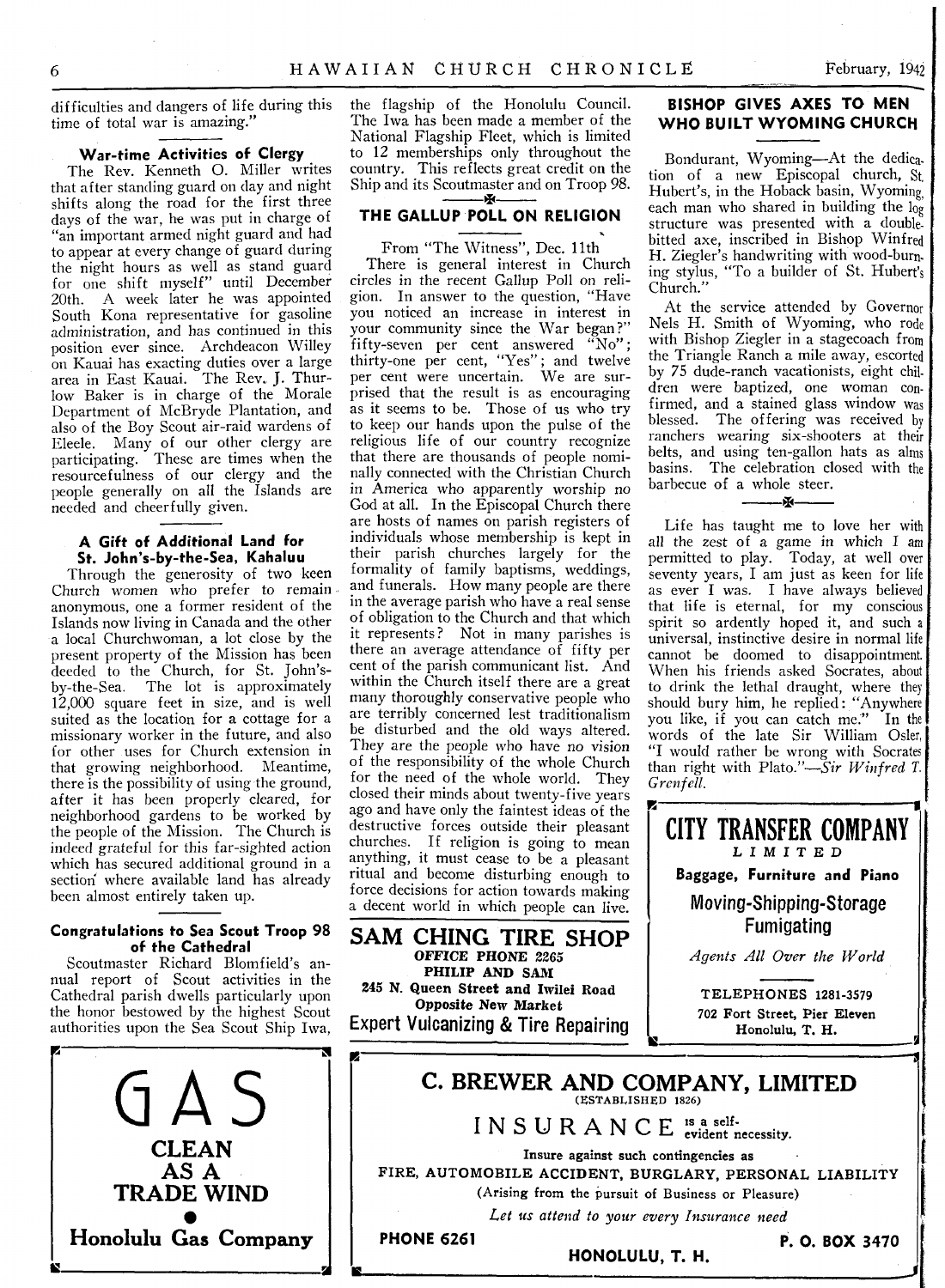

*Cathedral of SS. Peter and Paul, Washington, D. C., famous national shrine, in which an official Seat for the Presiding Bishop of the Episcopal Church was installed and dedicated on October 22. It becomes the center from which acts incident to the office of Presiding Bishop will emanate.*

#### **OFFICIAL SEAT IN WASHINGTON Work With, Not Against FOR CHURCH HEAD**

#### **Episcopal Presiding Bishop Now Has** Place in National Cathedral as Center **For Official Acts, Pronouncements**

Washington, D. C.—The first step toward the setting up of a national spiritual center of the Episcopal Church was taken October 22 when the Presiding Bishop's "Seat" was installed and dedicated in the Cathedral of St. Peter and St. Paul here.

This action is the result of legislation by the Church's General Convention, which designated the Cathedral at Washington as "the Seat of the Presiding Bishop for his use on occasions incident to the exercise of his office as Presiding Bishop."

Washington, in the opinion of many, should become the "capital" of the Church, as it is the "capital" of the nation.

It is anticipated that the present Presiding Bishop, the Rt. Rev. Henry St. George Tucker, will use the Cathedral for important statements to the whole Church, and for certain special services at which he will officiate.

——— A-——— **Inscription on a Sundial** "I mark only the hours that shine" **C. J. DAY & CO.** GROCERS *Service and Quality* Deliveries to All Parts of the City 1060 FORT ST. - - PHONE 3441

"Uncle Joe," said Albert Edward Wiggam, the author, meeting an old darky who was always cheerful in spite of having had more than his share of life's troubles, "how have you managed to remain so cheerful and calm?"

"Well, I'll tell you'," replied Uncle Joe. "I'se jus' learned to cooperate wid de inevitable."

 $\tilde{X}$ 

What does your anxiety do? It does not empty tomorrow of its sorrow ; but ah! it empties today of its strength. It does not make you escape the evil; it makes you unfit to cope with it when it comes: It does not bless tomorrow, and it robs today. For every day has its own burden. God gives us power to bear all the sorrow of His making; but He does not give us the power to bear the sorrows of our own making, which the anticipation of sorrow most assuredly is.

*— Ian Maclaren.*



#### 'THY WILL BE DONE'

We say 'Thy Will be done' In the dark and cloudy day, And we never think that the glorious sun And the flowerets, bright and gay, And the beautiful world that our feet have trod

Are sent by the Will of God.

Say we 'Thy Will be done' As a Psalm of love and praise, When daily blessings come one by one, And sunshine crowns our days,

Till we raise our prayer with fervour strong

\* ------

To the height of an angel's song.

*— A. R. G.*

The City Temple, London, England, which has been regarded as the center of English Nonconformity for 300 years, has been burned to the ground, but the congregation, under the leadership of Dr. Leslie Weatherhead, has been offered, and has accepted the use of St. Sepulchre's Church, Holborn. Thus a Free Church Congregation and English Churchmen are worshipping under the same roof.

We hear a good deal about the need for applied Christianity, but it is not always realized that one must have some Christianity before it is possible to apply<br>it. That is why the preaching of the so-That is why the preaching of the socalled social gospel, by itself, has often proved so disappointing and barren of results.—*Rev. W . B. Silbie.*